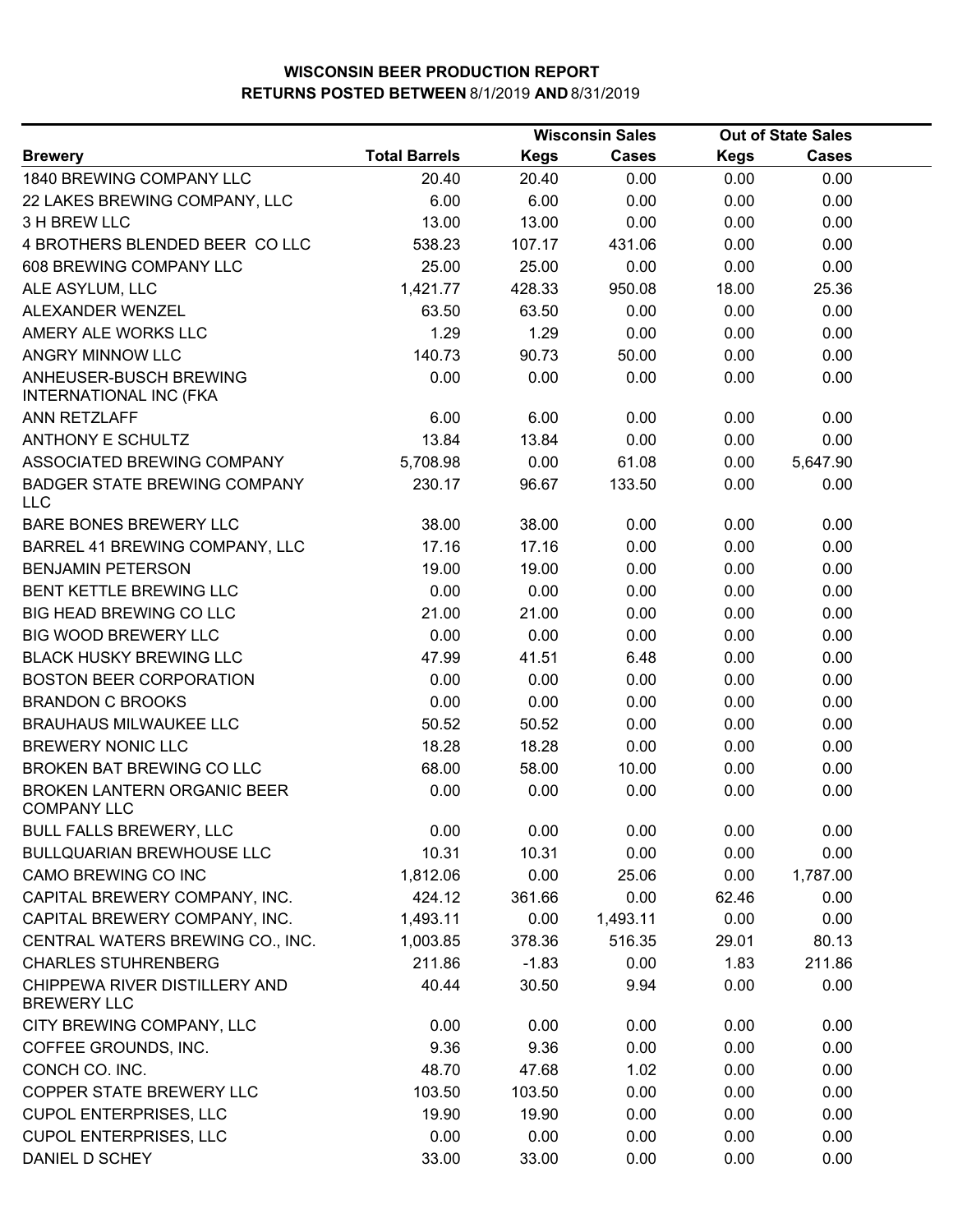|                                                            |                      |             | <b>Wisconsin Sales</b> |             | <b>Out of State Sales</b> |  |
|------------------------------------------------------------|----------------------|-------------|------------------------|-------------|---------------------------|--|
| <b>Brewery</b>                                             | <b>Total Barrels</b> | <b>Kegs</b> | Cases                  | <b>Kegs</b> | <b>Cases</b>              |  |
| DANIEL M STOLT                                             | 19.28                | 13.83       | 5.45                   | 0.00        | 0.00                      |  |
| DAS VENTURES INC.                                          | 93.66                | 93.66       | 0.00                   | 0.00        | 0.00                      |  |
| DAVID A ANDERSON                                           | 2.00                 | 2.00        | 0.00                   | 0.00        | 0.00                      |  |
| DAVID A KNUTH                                              | 40.17                | 40.17       | 0.00                   | 0.00        | 0.00                      |  |
| <b>DEAD BIRD BREWING COMPANY</b>                           | 0.00                 | 0.00        | 0.00                   | 0.00        | 0.00                      |  |
| DEAD BIRD BREWING COMPANY                                  | 0.00                 | 0.00        | 0.00                   | 0.00        | 0.00                      |  |
| DELAFIELD BREWHAUS LLC                                     | 75.00                | 75.00       | 0.00                   | 0.00        | 0.00                      |  |
| <b>DELTA BEER LLC</b>                                      | 8.35                 | 7.42        | 0.93                   | 0.00        | 0.00                      |  |
| <b>DENNIS E ERB</b>                                        | 3.00                 | 3.00        | 0.00                   | 0.00        | 0.00                      |  |
| DIAGEO AMERICAS SUPPLY INC                                 | 32,129.15            | 0.00        | 0.00                   | 0.00        | 32,129.15                 |  |
| DJ FEDDERLY MANAGEMENT<br><b>CONSULTANT LLC</b>            | 0.00                 | 0.00        | 0.00                   | 0.00        | 0.00                      |  |
| DOOR COUNTY BREWING CO LLC                                 | 212.00               | 212.00      | 0.00                   | 0.00        | 0.00                      |  |
| DRIFTLESS BREWING COMPANY LLC                              | 55.80                | 55.80       | 0.00                   | 0.00        | 0.00                      |  |
| DRIFTLESS PURE LLC                                         | 3.48                 | 3.48        | 0.00                   | 0.00        | 0.00                      |  |
| <b>DUBS BREW, LLC</b>                                      | 6.25                 | 6.25        | 0.00                   | 0.00        | 0.00                      |  |
| <b>DUBUQUE BREWING &amp; MALTING</b><br><b>COMPANY LLC</b> | 0.00                 | 0.00        | 0.00                   | 0.00        | 0.00                      |  |
| DUESTERBECK'S BREWING COMPANY,<br>LLC                      | 0.00                 | 0.00        | 0.00                   | 0.00        | 0.00                      |  |
| EAGLE TRACE BREWING COMPANY<br><b>LLC</b>                  | 140.12               | 67.52       | 72.60                  | 0.00        | 0.00                      |  |
| <b>EAST TROY BREWERY CO</b>                                | 56.00                | 56.00       | 0.00                   | 0.00        | 0.00                      |  |
| <b>EGR LLC</b>                                             | 14.00                | 14.00       | 0.00                   | 0.00        | 0.00                      |  |
| <b>EMPRIZE BREWING LLC</b>                                 | 5.38                 | 5.38        | 0.00                   | 0.00        | 0.00                      |  |
| ENLIGHTENED BREWING COMPANY<br>LLC.                        | 144.19               | 89.68       | 54.51                  | 0.00        | 0.00                      |  |
| ENLIGHTENED BREWING COMPANY<br>LLC.                        | 12.00                | 12.00       | 0.00                   | 0.00        | 0.00                      |  |
| <b>ESSER DISTRIBUTING CO INC</b>                           | 0.00                 | 0.00        | 0.00                   | 0.00        | 0.00                      |  |
| FERMENTORIUM BEVERAGE<br><b>COMPANY LLC</b>                | 118.27               | 67.48       | 50.79                  | 0.00        | 0.00                      |  |
| FFATS BREWING COMPANY, LLC                                 | 10.00                | 10.00       | 0.00                   | 0.00        | 0.00                      |  |
| FIFTH WARD BREWING COMPANY LLC                             | 47.33                | 47.33       | 0.00                   | 0.00        | 0.00                      |  |
| FIVE STAR BREWING CO INC.                                  | 1,148.38             | 0.00        | 13.06                  | 0.00        | 1,135.32                  |  |
| FLIX ENTERTAINMENT LLC                                     | 33.80                | 33.80       | 0.00                   | 0.00        | 0.00                      |  |
| FOX RIVER BREWING COMPANY II, LLC                          | 186.52               | 186.52      | 0.00                   | 0.00        | 0.00                      |  |
| FOX RIVER BREWING COMPANY, LLC                             | 125.74               | 125.74      | 0.00                   | 0.00        | 0.00                      |  |
| FOXTOWN-GBC, INC.                                          | 0.00                 | 0.00        | 0.00                   | 0.00        | 0.00                      |  |
| <b>FRESAR INC</b>                                          | 0.81                 | 0.00        | 0.81                   | 0.00        | 0.00                      |  |
| <b>FULTON LLC</b>                                          | 31.50                | 9.00        | 22.50                  | 0.00        | 0.00                      |  |
| <b>G5 BREWING COMPANY LLC</b>                              | 54.80                | 54.80       | 0.00                   | 0.00        | 0.00                      |  |
| GD3, LLC                                                   | 248.60               | 248.60      | 0.00                   | 0.00        | 0.00                      |  |
| GD4, LLC                                                   | 27.80                | 27.80       | 0.00                   | 0.00        | 0.00                      |  |
| <b>GEORGE BREGAR</b>                                       | 38.23                | 38.23       | 0.00                   | 0.00        | 0.00                      |  |
| <b>GIANT JONES BREWING LLC</b>                             | 16.49                | 16.49       | 0.00                   | 0.00        | 0.00                      |  |
| GJS SALES, INC.                                            | 836.50               | 0.00        | 836.50                 | 0.00        | 0.00                      |  |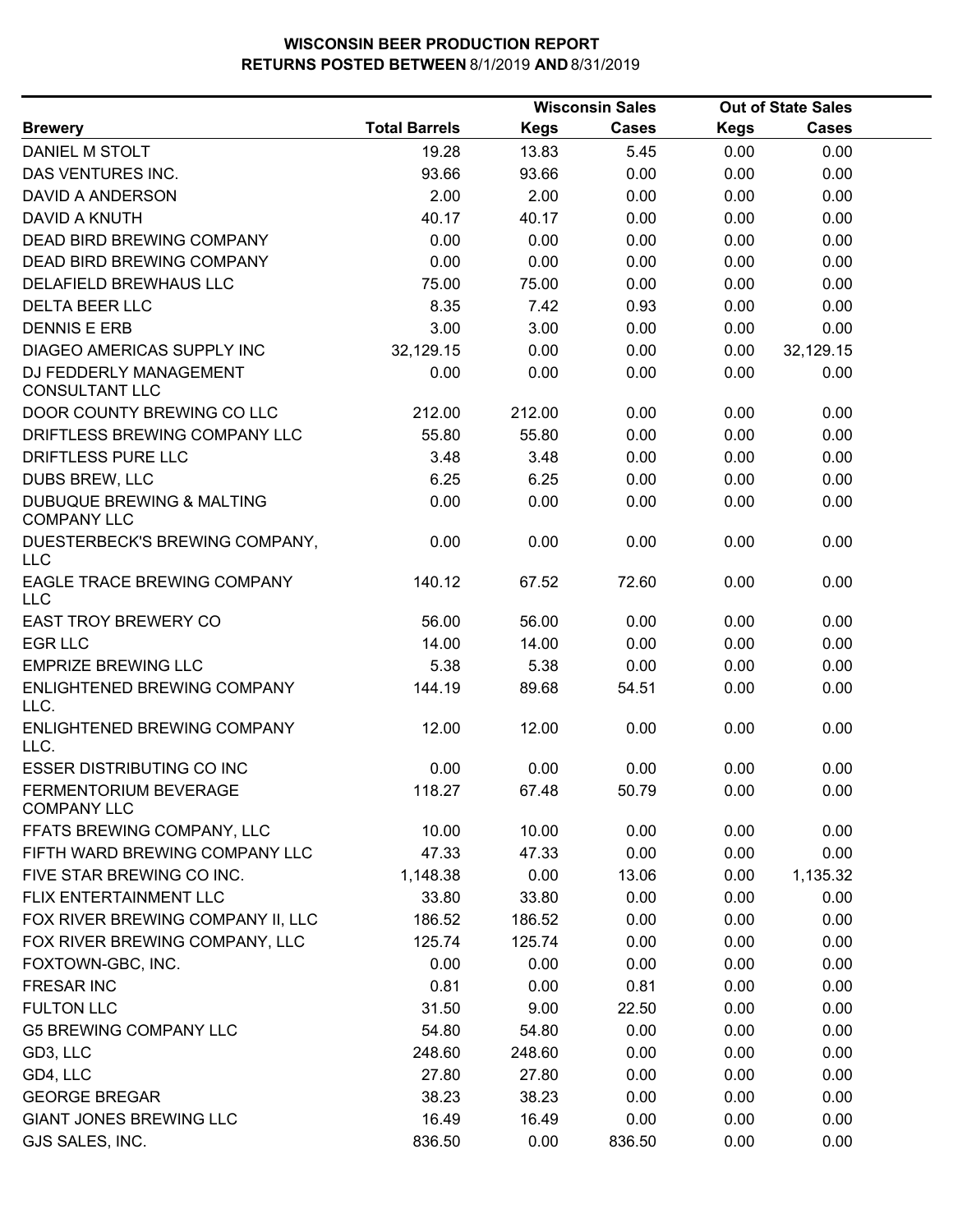|                                                 |                      |             | <b>Wisconsin Sales</b> |             | <b>Out of State Sales</b> |  |
|-------------------------------------------------|----------------------|-------------|------------------------|-------------|---------------------------|--|
| <b>Brewery</b>                                  | <b>Total Barrels</b> | <b>Kegs</b> | Cases                  | <b>Kegs</b> | <b>Cases</b>              |  |
| <b>GOOD CITY BREWING LLC</b>                    | 0.00                 | 0.00        | 0.00                   | 0.00        | 0.00                      |  |
| <b>GOOD CITY BREWING LLC</b>                    | 395.36               | 174.67      | 220.69                 | 0.00        | 0.00                      |  |
| <b>GRANT PAULY</b>                              | 812.12               | 292.66      | 519.46                 | 0.00        | 0.00                      |  |
| <b>GRAY BREWING CO.</b>                         | 89.83                | 58.57       | 9.11                   | 12.51       | 9.64                      |  |
| <b>GREEN BAY BREWING COMPANY</b>                | 708.68               | 260.10      | 443.35                 | 4.00        | 1.23                      |  |
| <b>GREENVIEW BREWING LLC</b>                    | 30.88                | 16.74       | 14.14                  | 0.00        | 0.00                      |  |
| <b>GREGORY YORK</b>                             | 18.96                | 18.96       | 0.00                   | 0.00        | 0.00                      |  |
| GULL DAM BREWING, INC.                          | 0.00                 | 0.00        | 0.00                   | 0.00        | 0.00                      |  |
| <b>GUY R LILJA</b>                              | 0.00                 | 0.00        | 0.00                   | 0.00        | 0.00                      |  |
| HACIENDA BREWING CO., LLC                       | 140.00               | 140.00      | 0.00                   | 0.00        | 0.00                      |  |
| HEART OF THE NORTH BREWING CO                   | 6.30                 | 6.30        | 0.00                   | 0.00        | 0.00                      |  |
| HIGHHOLDER BREWING COMPANY,<br><b>LLC</b>       | 0.00                 | 0.00        | 0.00                   | 0.00        | 0.00                      |  |
| HILLSBORO BREWING COMPANY LLC                   | 151.50               | 48.16       | 103.34                 | 0.00        | 0.00                      |  |
| HOOPS OF DANE COUNTY, INC.                      | 0.00                 | 0.00        | 0.00                   | 0.00        | 0.00                      |  |
| HOOPS OF DANE COUNTY, INC.                      | 0.00                 | 0.00        | 0.00                   | 0.00        | 0.00                      |  |
| HOOPS OF DANE COUNTY, INC.                      | 0.00                 | 0.00        | 0.00                   | 0.00        | 0.00                      |  |
| HOP & BARREL BREWING COMPANY,<br><b>LLC</b>     | 105.35               | 58.17       | 47.18                  | 0.00        | 0.00                      |  |
| HOP HAUS BREWING COMPANY LLC                    | 19.00                | 19.00       | 0.00                   | 0.00        | 0.00                      |  |
| HOP HAUS BREWING COMPANY LLC                    | 0.00                 | 0.00        | 0.00                   | 0.00        | 0.00                      |  |
| HORNELL BREWING CO INC                          | 25,176.33            | 0.00        | 0.16                   | 0.00        | 25,176.17                 |  |
| <b>INVENTORS BREWPUB LLC</b>                    | 11.49                | 11.49       | 0.00                   | 0.00        | 0.00                      |  |
| <b>ISAAC SHOWAKI</b>                            | 2,592.96             | 678.46      | 1,914.50               | 0.00        | 0.00                      |  |
| JACQUELYN FORBES KEARNS                         | 33.50                | 33.50       | 0.00                   | 0.00        | 0.00                      |  |
| <b>JAMES METZ</b>                               | 37.15                | 37.15       | 0.00                   | 0.00        | 0.00                      |  |
| <b>JEAN M LANE</b>                              | 41.06                | 41.06       | 0.00                   | 0.00        | 0.00                      |  |
| <b>JEREMY BEACH</b>                             | 0.00                 | 0.00        | 0.00                   | 0.00        | 0.00                      |  |
| <b>JONATHAN CHRISTIANSEN</b>                    | 17.84                | 9.82        | 8.02                   | 0.00        | 0.00                      |  |
| KARBEN4 BREWING LLC                             | 1,046.90             | 383.35      | 663.55                 | 0.00        | 0.00                      |  |
| KATCHEVER & CO LLC                              | 234.55               | 102.33      | 132.22                 | 0.00        | 0.00                      |  |
| KELLERMEISTER BEVERAGES, LLC                    | 43.54                | 41.46       | 2.08                   | 0.00        | 0.00                      |  |
| KOWALSKE BREWING LLC                            | 4.58                 | 4.58        | 0.00                   | 0.00        | 0.00                      |  |
| KOWALSKE BREWING LLC                            | 1.67                 | 1.67        | 0.00                   | 0.00        | 0.00                      |  |
| <b>KUL BREWING LLC</b>                          | 455.45               | 0.00        | 455.45                 | 0.00        | 0.00                      |  |
| <b>LACROSSE BREWING LLC</b>                     | 775.54               | 4.50        | 84.32                  | 0.00        | 686.72                    |  |
| LAKEFRONT BREWERY, INC.                         | 4,761.23             | 1,606.18    | 2,300.87               | 87.99       | 766.19                    |  |
| LAKEFRONT BREWERY, INC.                         | 0.00                 | 0.00        | 0.00                   | 0.00        | 0.00                      |  |
| LAZY MONK BREWING LLC                           | 44.28                | 25.78       | 18.50                  | 0.00        | 0.00                      |  |
| LEFFEL ROOTS, LLC                               | 0.00                 | 0.00        | 0.00                   | 0.00        | 0.00                      |  |
| <b>LEVI FUNK</b>                                | 28.87                | 15.97       | 12.90                  | 0.00        | 0.00                      |  |
| LHM BREW PUB, LLC                               | 14.65                | 14.65       | 0.00                   | 0.00        | 0.00                      |  |
| LOOKING FOR GROUP BREWING<br><b>MADISON LLC</b> | 23.02                | 23.02       | 0.00                   | 0.00        | 0.00                      |  |
| LOST ISLAND WINE LLC                            | 5.80                 | 5.80        | 0.00                   | 0.00        | 0.00                      |  |
| LUCKYS 1313 BREW PUB INVESTOR<br><b>LLC</b>     | 26.50                | 26.50       | 0.00                   | 0.00        | 0.00                      |  |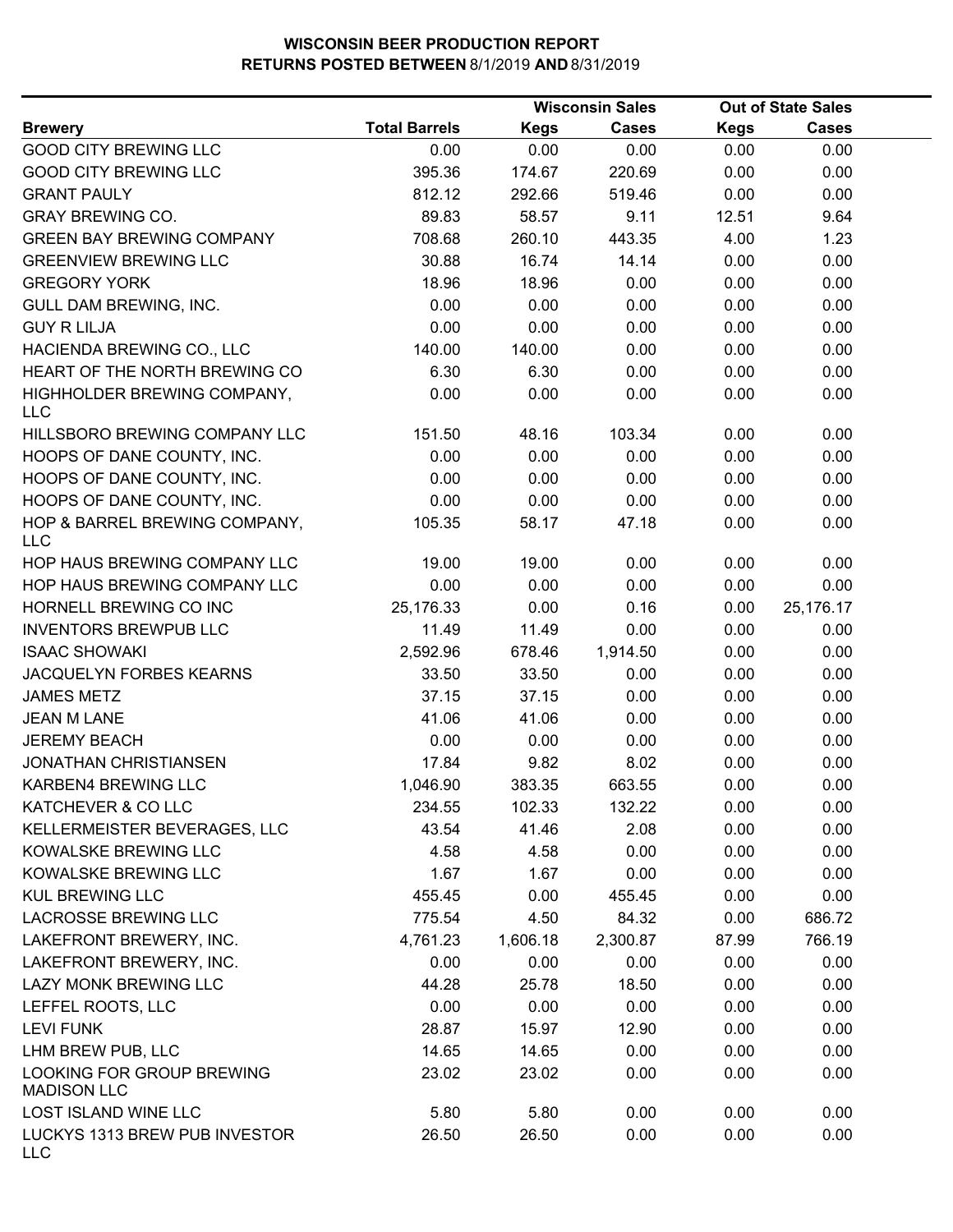|                                                 |                      |             | <b>Wisconsin Sales</b> |             | <b>Out of State Sales</b> |  |
|-------------------------------------------------|----------------------|-------------|------------------------|-------------|---------------------------|--|
| <b>Brewery</b>                                  | <b>Total Barrels</b> | <b>Kegs</b> | <b>Cases</b>           | <b>Kegs</b> | <b>Cases</b>              |  |
| LUCKYS 1313 BREW PUB INVESTOR<br><b>LLC</b>     | 0.00                 | 0.00        | 0.00                   | 0.00        | 0.00                      |  |
| LUCKYS 1313 BREW PUB INVESTOR<br><b>LLC</b>     | 0.00                 | 0.00        | 0.00                   | 0.00        | 0.00                      |  |
| MAG ENTERTAINMENT LLC                           | 1.00                 | 1.00        | 0.00                   | 0.00        | 0.00                      |  |
| MARK ANTHONY BREWING INC                        | 118,511.82           | 0.00        | $-20,845.42$           | 0.00        | 139,357.24                |  |
| MATTHEW J GEARY                                 | 37.20                | 18.83       | 18.37                  | 0.00        | 0.00                      |  |
| MATTHEW R SCHMIDT                               | 65.00                | 65.00       | 0.00                   | 0.00        | 0.00                      |  |
| MCFLESHMAN'S BREWING CO., LLC.                  | 33.29                | 33.29       | 0.00                   | 0.00        | 0.00                      |  |
| MCKENZIE RIVER BREWING COMPANY,<br><b>LLC</b>   | 0.00                 | 0.00        | 0.00                   | 0.00        | 0.00                      |  |
| MCZ'S BREWING, LLC                              | 3.60                 | 3.60        | 0.00                   | 0.00        | 0.00                      |  |
| MELMS BREWING COMPANY INC                       | 10.00                | 10.00       | 0.00                   | 0.00        | 0.00                      |  |
| <b>MICHAEL K BRENNER</b>                        | 3.48                 | 1.44        | 2.04                   | 0.00        | 0.00                      |  |
| MICHAEL W ZUPKE                                 | 0.00                 | 0.00        | 0.00                   | 0.00        | 0.00                      |  |
| MILLERCOORS LLC                                 | 1,482.67             | 0.00        | 0.00                   | 0.00        | 1,482.67                  |  |
| MILLERCOORS LLC                                 | 11,126.87            | 1,020.81    | 8,043.34               | 678.50      | 1,384.22                  |  |
| MILLERCOORS LLC                                 | 616,957.07           | 15,154.56   | 152,151.67             | 47,892.56   | 401,758.28                |  |
| MILLERCOORS LLC                                 | 0.00                 | 0.00        | 0.00                   | 0.00        | 0.00                      |  |
| MILLERCOORS USA LLC                             | 0.00                 | 0.00        | 0.00                   | 0.00        | 0.00                      |  |
| MILWAUKEE BREWING COMPANY                       | 54.70                | 54.70       | 0.00                   | 0.00        | 0.00                      |  |
| MILWAUKEE BREWING COMPANY                       | 0.00                 | 0.00        | 0.00                   | 0.00        | 0.00                      |  |
| MILWAUKEE BREWING COMPANY                       | 1,073.50             | 328.70      | 662.41                 | 19.50       | 62.89                     |  |
| MINOCQUA BREWING CO INC                         | 63.00                | 63.00       | 0.00                   | 0.00        | 0.00                      |  |
| <b>MISSION BREWERY INC</b>                      | 0.00                 | 0.00        | 0.00                   | 0.00        | 0.00                      |  |
| MOBCRAFT BEER INC                               | 259.62               | 166.48      | 86.41                  | 5.50        | 1.23                      |  |
| MODICUM BREWING LLC                             | 18.37                | 15.50       | 2.87                   | 0.00        | 0.00                      |  |
| MOOSEJAW PIZZA & BREWING CO LLC                 | 188.70               | 158.22      | 30.48                  | 0.00        | 0.00                      |  |
| MOUNTAIN CREST SRL LLC                          | 4,904.05             | 18.00       | 639.93                 | 45.00       | 4,201.12                  |  |
| MPJ MANAGEMENT, LLC                             | 0.00                 | 0.00        | 0.00                   | 0.00        | 0.00                      |  |
| <b>NATHAN R WARNKE</b>                          | 27.70                | 27.70       | 0.00                   | 0.00        | 0.00                      |  |
| <b>NEW BARONS BREWING</b><br><b>COOPERATIVE</b> | 3.25                 | 3.25        | 0.00                   | 0.00        | 0.00                      |  |
| NEW GLARUS BREWING COMPANY                      | 23,595.61            | 6,680.50    | 16,915.11              | 0.00        | 0.00                      |  |
| NEW GLARUS BREWING COMPANY                      | 502.03               | 61.00       | 441.03                 | 0.00        | 0.00                      |  |
| NEW MERIDIAN BEER, LLC                          | 76.67                | 76.67       | 0.00                   | 0.00        | 0.00                      |  |
| NEXT DOOR BREWING LLC                           | 0.00                 | 0.00        | 0.00                   | 0.00        | 0.00                      |  |
| NEXT DOOR BREWING LLC                           | 21.86                | 21.86       | 0.00                   | 0.00        | 0.00                      |  |
| NICHOLAS CALAWAY                                | 116.43               | 92.70       | 23.73                  | 0.00        | 0.00                      |  |
| NOBLE ROOTS BREWING COMPANY,<br><b>LLC</b>      | 37.69                | 37.69       | 0.00                   | 0.00        | 0.00                      |  |
| OFF-KILTER BREWING INC                          | 3.94                 | 1.25        | 2.69                   | 0.00        | 0.00                      |  |
| <b>OLIPHANT BREWING LLC</b>                     | 89.38                | 63.96       | 0.00                   | 25.42       | 0.00                      |  |
| OMBIBULOUS BREWING COMPANY,<br><b>LLC</b>       | 5.50                 | 5.50        | 0.00                   | 0.00        | 0.00                      |  |
| O'SO BREWING COMPANY                            | 328.29               | 157.00      | 157.96                 | 5.17        | 8.16                      |  |
| PABST BREWING COMPANY LLC                       | 0.00                 | 0.00        | 0.00                   | 0.00        | 0.00                      |  |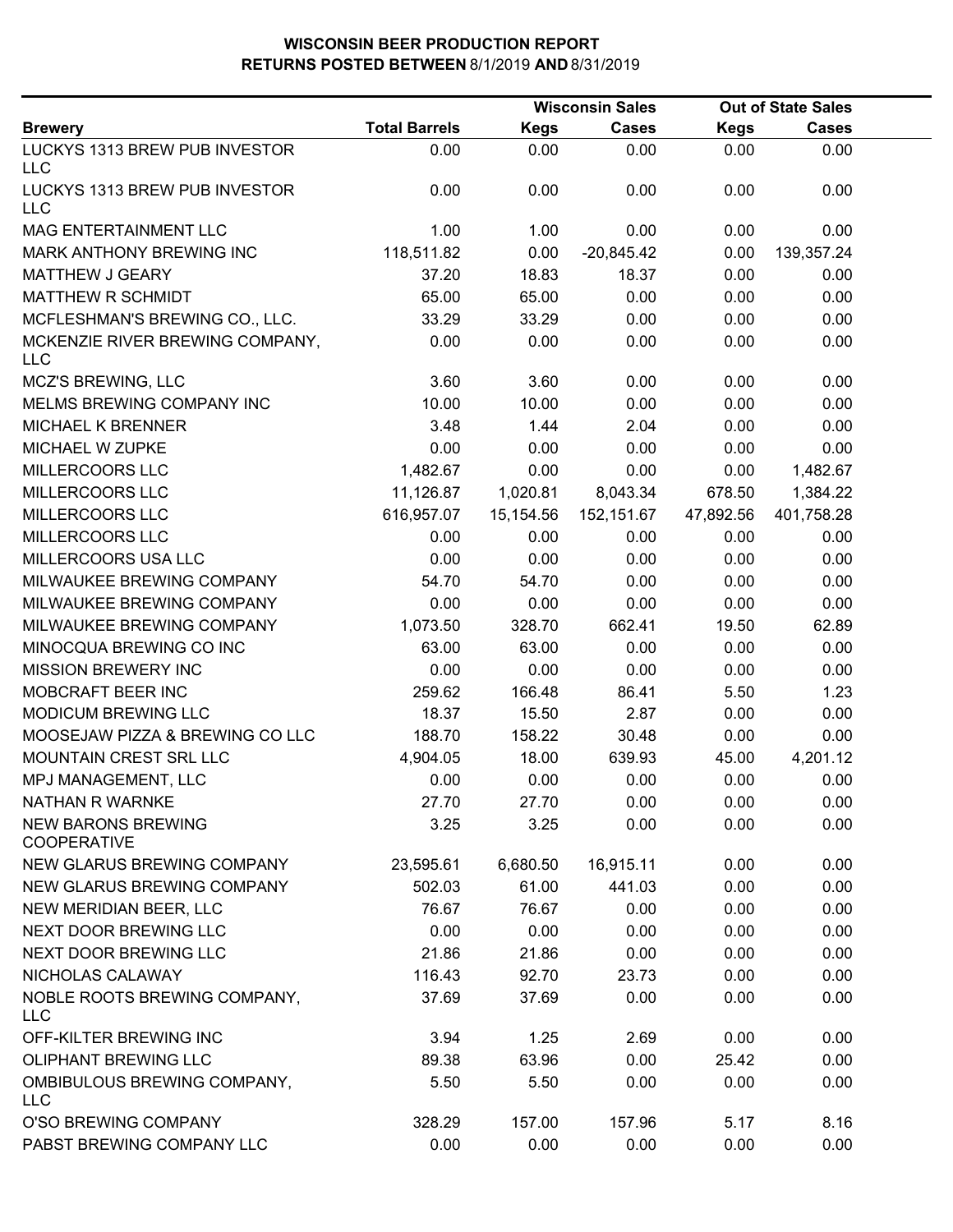|                                                 |                      |             | <b>Wisconsin Sales</b> |             | <b>Out of State Sales</b> |  |
|-------------------------------------------------|----------------------|-------------|------------------------|-------------|---------------------------|--|
| <b>Brewery</b>                                  | <b>Total Barrels</b> | <b>Kegs</b> | <b>Cases</b>           | <b>Kegs</b> | <b>Cases</b>              |  |
| PABST BREWING COMPANY LLC                       | 0.00                 | 0.00        | 0.00                   | 0.00        | 0.00                      |  |
| PABST BREWING COMPANY LLC                       | 0.00                 | 0.00        | 0.00                   | 0.00        | 0.00                      |  |
| PARCHED EAGLE BREWPUB LLC                       | 11.26                | 11.26       | 0.00                   | 0.00        | 0.00                      |  |
| PETER H GENTRY                                  | 8.00                 | 8.00        | 0.00                   | 0.00        | 0.00                      |  |
| PETER H GENTRY                                  | 87.25                | 40.00       | 47.25                  | 0.00        | 0.00                      |  |
| PETER PETERSON                                  | 8.00                 | 8.00        | 0.00                   | 0.00        | 0.00                      |  |
| PETSKULL BREWING COMPANY LLC                    | 15.00                | 15.00       | 0.00                   | 0.00        | 0.00                      |  |
| PHUSION PROJECTS LLC                            | 47,000.15            | 0.00        | 594.89                 | 0.00        | 46,405.26                 |  |
| PIGEON RIVER BREWING LLC                        | 99.20                | 63.10       | 36.10                  | 0.00        | 0.00                      |  |
| PITCHFORK BREWING LLC                           | 23.25                | 23.25       | 0.00                   | 0.00        | 0.00                      |  |
| PLYMOUTH BREWING COMPANY LLC                    | 23.64                | 23.64       | 0.00                   | 0.00        | 0.00                      |  |
| PORT HURON BREWING COMPANY,<br><b>LLC</b>       | 0.00                 | 0.00        | 0.00                   | 0.00        | 0.00                      |  |
| RACINE BREWING COMPANY                          | 17.50                | 17.50       | 0.00                   | 0.00        | 0.00                      |  |
| RAIL HOUSE PROPERTIES LLC                       | 22.00                | 22.00       | 0.00                   | 0.00        | 0.00                      |  |
| RAISED GRAIN BREWING COMPANY<br><b>LLC</b>      | 0.00                 | 0.00        | 0.00                   | 0.00        | 0.00                      |  |
| RAISED GRAIN BREWING COMPANY<br><b>LLC</b>      | 398.72               | 273.17      | 125.55                 | 0.00        | 0.00                      |  |
| <b>RANDOLPH OSKEY</b>                           | 21.61                | 21.61       | 0.00                   | 0.00        | 0.00                      |  |
| RANDYS FUNHUNTERS BREWERY INC                   | 12.00                | 12.00       | 0.00                   | 0.00        | 0.00                      |  |
| REBELLION BREWING HOLDING<br><b>COMPANY INC</b> | 14.54                | 14.54       | 0.00                   | 0.00        | 0.00                      |  |
| REGAL BRAU BREWING COMPANY LLC                  | 1,223.23             | 0.00        | 28.73                  | 0.00        | 1,194.50                  |  |
| REVOLVER BREWING LLC                            | 0.00                 | 0.00        | 0.00                   | 0.00        | 0.00                      |  |
| RHINELANDER BREWING CO LLC                      | 43.00                | 22.00       | 21.00                  | 0.00        | 0.00                      |  |
| RHINELANDER BREWING CO LLC                      | 7,025.54             | 23.25       | 198.66                 | 20.00       | 6,783.63                  |  |
| <b>RICHARD R TUESCHER</b>                       | 6.00                 | 6.00        | 0.00                   | 0.00        | 0.00                      |  |
| <b>RIGHT BAUER LLC</b>                          | 5.00                 | 5.00        | 0.00                   | 0.00        | 0.00                      |  |
| RIO LOBO LLC                                    | 0.00                 | 0.00        | 0.00                   | 0.00        | 0.00                      |  |
| ROBERT A LARSON                                 | 238.96               | 134.66      | 98.42                  | 0.00        | 5.88                      |  |
| ROCKY REEF BREWING COMPANY                      | 43.76                | 43.76       | 0.00                   | 0.00        | 0.00                      |  |
| <b>ROGER MILLER</b>                             | 22.67                | 22.67       | 0.00                   | 0.00        | 0.00                      |  |
| ROUND MAN BREWING CO., LLC                      | 34.50                | 34.50       | 0.00                   | 0.00        | 0.00                      |  |
| ROWLAND'S CALUMET BREWING CO.,<br>INC.          | 8.00                 | 8.00        | 0.00                   | 0.00        | 0.00                      |  |
| ROWLAND'S CALUMET BREWING CO.,<br>INC.          | 0.00                 | 0.00        | 0.00                   | 0.00        | 0.00                      |  |
| <b>RUSH RIVER BREWING LLC</b>                   | 172.46               | 47.44       | 28.99                  | 60.33       | 35.70                     |  |
| SAHALE ALE WORKS, LLC                           | 15.10                | 15.10       | 0.00                   | 0.00        | 0.00                      |  |
| SAND CREEK BREWING CO LLC                       | 0.00                 | 0.00        | 0.00                   | 0.00        | 0.00                      |  |
| SAWMILL BREWING CO INC                          | 43.55                | 43.55       | 0.00                   | 0.00        | 0.00                      |  |
| SAWMILL LOGGER ENTERPRISES LLC                  | 0.00                 | 0.00        | 0.00                   | 0.00        | 0.00                      |  |
| SHB HOLDINGS LLC                                | 20.50                | 20.50       | 0.00                   | 0.00        | 0.00                      |  |
| SLEEMAN BREWING COMPANY USA<br><b>INC</b>       | 2,387.90             | 0.00        | 170.15                 | 0.00        | 2,217.75                  |  |
| SOME NERVE BREWING COMPANY LLC                  | 20.72                | 20.72       | 0.00                   | 0.00        | 0.00                      |  |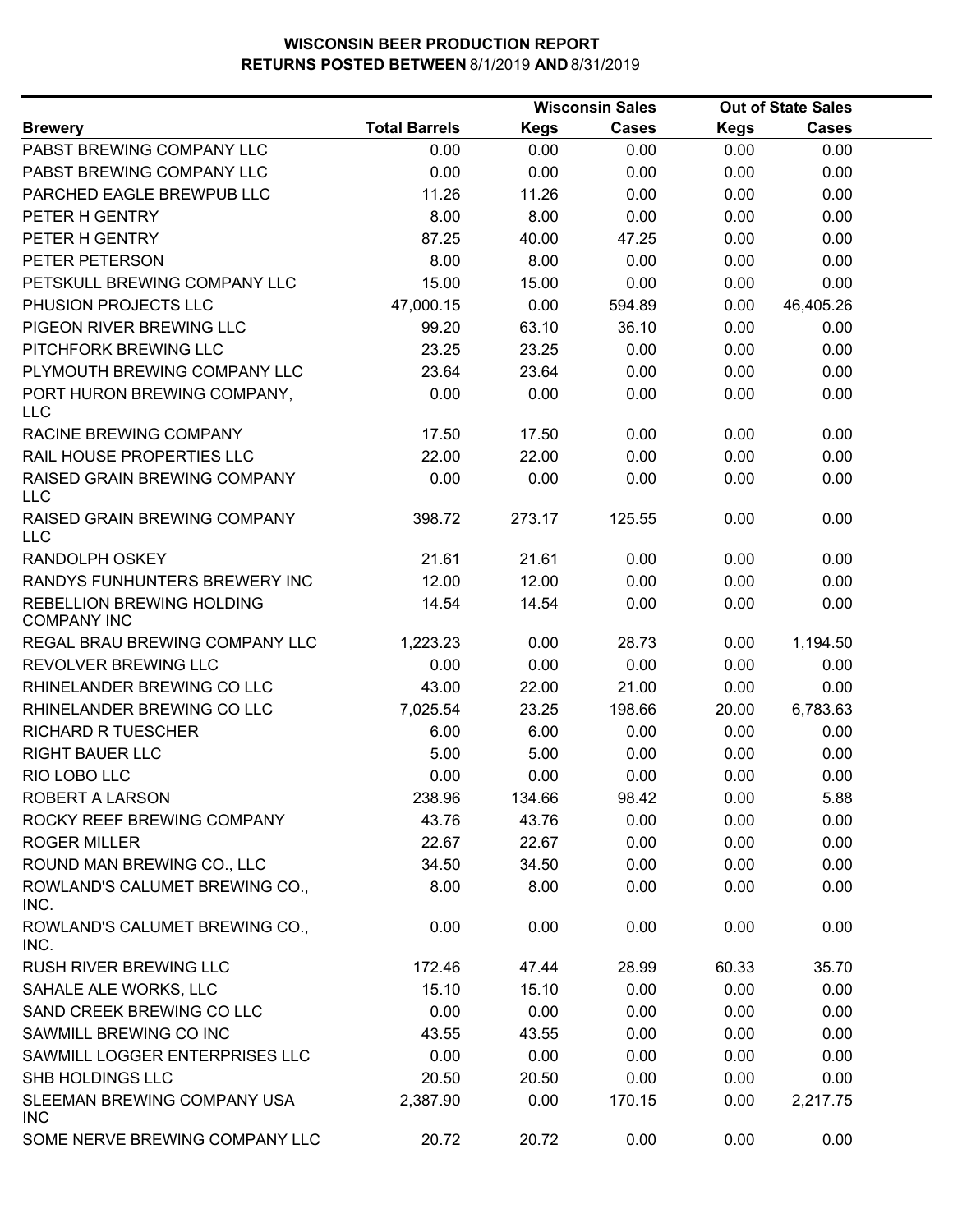|                                                        |                      |             | <b>Wisconsin Sales</b> |             | <b>Out of State Sales</b> |  |
|--------------------------------------------------------|----------------------|-------------|------------------------|-------------|---------------------------|--|
| <b>Brewery</b>                                         | <b>Total Barrels</b> | <b>Kegs</b> | <b>Cases</b>           | <b>Kegs</b> | <b>Cases</b>              |  |
| SONNY'S PIZZERIA LLC                                   | 10.00                | 10.00       | 0.00                   | 0.00        | 0.00                      |  |
| SOUTH SHORE BREWERY, INC.                              | 171.31               | 80.21       | 84.04                  | 3.00        | 4.06                      |  |
| SOUTH SHORE BREWERY, INC.                              | 35.08                | 35.08       | 0.00                   | 0.00        | 0.00                      |  |
| <b>SPB LLC</b>                                         | 3,208.02             | 668.75      | 1,200.44               | 123.00      | 1,215.83                  |  |
| SPRECHER BREWING COMPANY, INC.                         | 732.06               | 405.30      | 326.76                 | 0.00        | 0.00                      |  |
| STARBOARD BREWING COMPANY LLC                          | 13.00                | 13.00       | 0.00                   | 0.00        | 0.00                      |  |
| STEELHEAD ALEWORKS LLC                                 | 15.00                | 15.00       | 0.00                   | 0.00        | 0.00                      |  |
| <b>STEPHEN B ZINK</b>                                  | 4.23                 | 4.23        | 0.00                   | 0.00        | 0.00                      |  |
| STILLMANK BREWING COMPANY                              | 264.10               | 139.58      | 124.52                 | 0.00        | 0.00                      |  |
| STONE ARCH BREWPUB INC.                                | 264.65               | 264.65      | 0.00                   | 0.00        | 0.00                      |  |
| SWINGING BRIDGE BREWING<br><b>COMPANY</b>              | 15.40                | 14.00       | 1.40                   | 0.00        | 0.00                      |  |
| SWITCHGEAR BREWING COMPANY<br><b>LLC</b>               | 28.70                | 28.70       | 0.00                   | 0.00        | 0.00                      |  |
| <b>TERRAPIN BEER COMPANY LLC</b>                       | 0.00                 | 0.00        | 0.00                   | 0.00        | 0.00                      |  |
| THE BRONX BREWERY, LLC                                 | 0.00                 | 0.00        | 0.00                   | 0.00        | 0.00                      |  |
| THE EAU CLAIRE BREWING PROJECT<br><b>LLC</b>           | 240.25               | 27.00       | 149.83                 | 3.25        | 60.17                     |  |
| THE GD 2, LLC                                          | 66.19                | 66.19       | 0.00                   | 0.00        | 0.00                      |  |
| THE GREAT DANE PUB AND BREWING<br>COMPANY, INC.        | 148.13               | 148.13      | 0.00                   | 0.00        | 0.00                      |  |
| THE LONE GIRL BREWING COMPANY -<br><b>WAUNAKEE LLC</b> | 55.50                | 55.50       | 0.00                   | 0.00        | 0.00                      |  |
| THE MCKENZIE RIVER CORPORATION                         | 0.00                 | 0.00        | 0.00                   | 0.00        | 0.00                      |  |
| THIRD SPACE BREWING LLC                                | 1,028.57             | 418.50      | 610.07                 | 0.00        | 0.00                      |  |
| THUMB KNUCKLE BREWING COMPANY                          | 0.00                 | 0.00        | 0.00                   | 0.00        | 0.00                      |  |
| <b>TIMOTHY M NELSON</b>                                | 308.80               | 308.80      | 0.00                   | 0.00        | 0.00                      |  |
| TITLETOWN BREWING CO LLC                               | 388.96               | 243.18      | 145.78                 | 0.00        | 0.00                      |  |
| <b>TOM PORTER</b>                                      | 0.00                 | 0.00        | 0.00                   | 0.00        | 0.00                      |  |
| <b>TOPPLING GOLIATH INC</b>                            | 75.00                | 0.00        | 0.00                   | 75.00       | 0.00                      |  |
| TRAP ROCK BREWING COMPANY INC                          | 18.59                | 18.59       | 0.00                   | 0.00        | 0.00                      |  |
| TRIBUTE BREWING COMPANY LLC                            | 79.67                | 35.66       | 44.01                  | 0.00        | 0.00                      |  |
| TURTLE STACK BREWERY, LLC                              | 26.00                | 26.00       | 0.00                   | 0.00        | 0.00                      |  |
| TWELVE5 BEVERAGE CO., LLC                              | 3,969.65             | 0.00        | 3,969.65               | 0.00        | 0.00                      |  |
| UNITED BRANDS COMPANY INC                              | 0.00                 | 0.00        | 0.00                   | 0.00        | 0.00                      |  |
| UNIVERSAL SALES INC                                    | 1,087.11             | 8.00        | 29.04                  | 2.50        | 1,047.57                  |  |
| URBAN HARVEST BREWING COMPANY<br><b>LLC</b>            | 11.25                | 11.25       | 0.00                   | 0.00        | 0.00                      |  |
| V3 BREWING COMPANY INC                                 | 0.00                 | 0.00        | 0.00                   | 0.00        | 0.00                      |  |
| VENNTURE BREW COMPANY LLC                              | 31.10                | 22.30       | 8.80                   | 0.00        | 0.00                      |  |
| <b>VIKING BREW PUB LLC</b>                             | 18.00                | 18.00       | 0.00                   | 0.00        | 0.00                      |  |
| <b>VIKING BREWING</b>                                  | 16.35                | 8.15        | 8.20                   | 0.00        | 0.00                      |  |
| VINTAGE II, INC.                                       | 180.70               | 180.70      | 0.00                   | 0.00        | 0.00                      |  |
| VINTAGE II, INC.                                       | 0.00                 | 0.00        | 0.00                   | 0.00        | 0.00                      |  |
| VINTAGE II, INC.                                       | 62.40                | 62.40       | 0.00                   | 0.00        | 0.00                      |  |
| <b>VINTAGE LLC</b>                                     | 0.00                 | 0.00        | 0.00                   | 0.00        | 0.00                      |  |
| WALNUT BREWERY, INC.                                   | 63.70                | 63.70       | 0.00                   | 0.00        | 0.00                      |  |